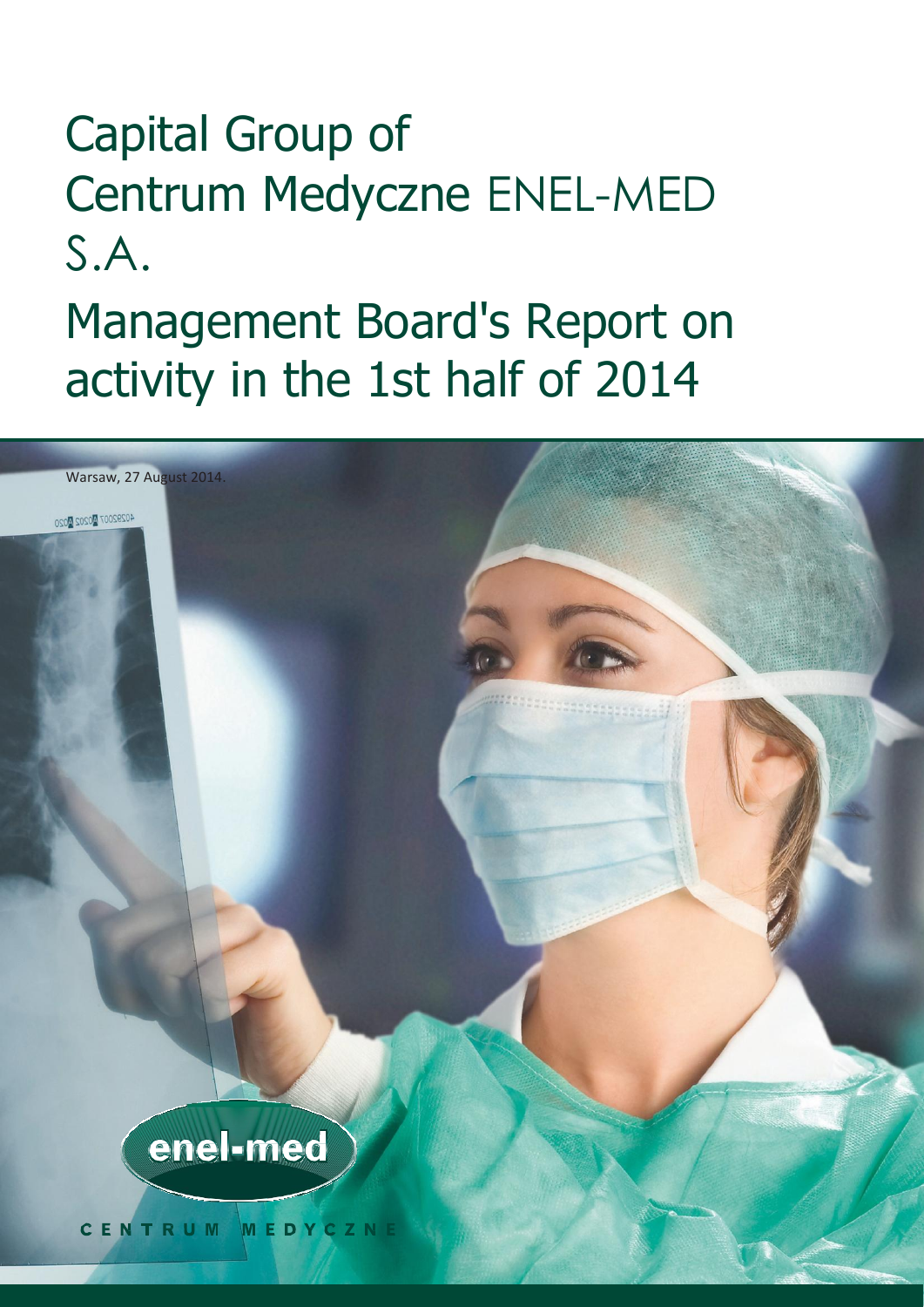# **Table of contents**

| 1. BASIC INFORMATION ON CAPITAL GROUP CENTRUM MEDYCZNE ENEL-MED S.A.  3                                                                                                                                                                              |  |
|------------------------------------------------------------------------------------------------------------------------------------------------------------------------------------------------------------------------------------------------------|--|
|                                                                                                                                                                                                                                                      |  |
|                                                                                                                                                                                                                                                      |  |
|                                                                                                                                                                                                                                                      |  |
|                                                                                                                                                                                                                                                      |  |
|                                                                                                                                                                                                                                                      |  |
|                                                                                                                                                                                                                                                      |  |
|                                                                                                                                                                                                                                                      |  |
|                                                                                                                                                                                                                                                      |  |
| 3.2. Description of basic threats and risks connected with the remaining months of the financial year  10                                                                                                                                            |  |
| 3.3. The Management Board's position on feasibility of implementation of the previously published results forecasts                                                                                                                                  |  |
| 3.4. Indication of shareholders holding directly or indirectly through subsidiary at least 5% of the total number of votes                                                                                                                           |  |
|                                                                                                                                                                                                                                                      |  |
| 3.5. Information on the Issuer's shares held by members of the management and supervisory authorities  14                                                                                                                                            |  |
| 3.6. Information on proceedings pending before a court, competent arbitration authority or public administration body                                                                                                                                |  |
| 3.7. Information on the Issuer or its subsidiary granting a surety for credits or loans or granting a guarantee if their total                                                                                                                       |  |
| 3.8. Information on entering by the Issuer or its subsidiary into one or more transactions with related-parties if individually<br>or jointly they are significant and were concluded pursuant to the terms and conditions other than market ones 15 |  |
| 3.9. Information on factors which - in the Company's opinion - would impact its results in the perspective of at least                                                                                                                               |  |
|                                                                                                                                                                                                                                                      |  |
| 3.10. Other information which could significantly affect evaluation of property, financial condition and financial result of the                                                                                                                     |  |
| 3.11. Other information, important in the Issuer's opinion for the evaluation of its personnel, property, financial condition,<br>financial result and changes therein, as well as information important for evaluation of the issuer's capacity for |  |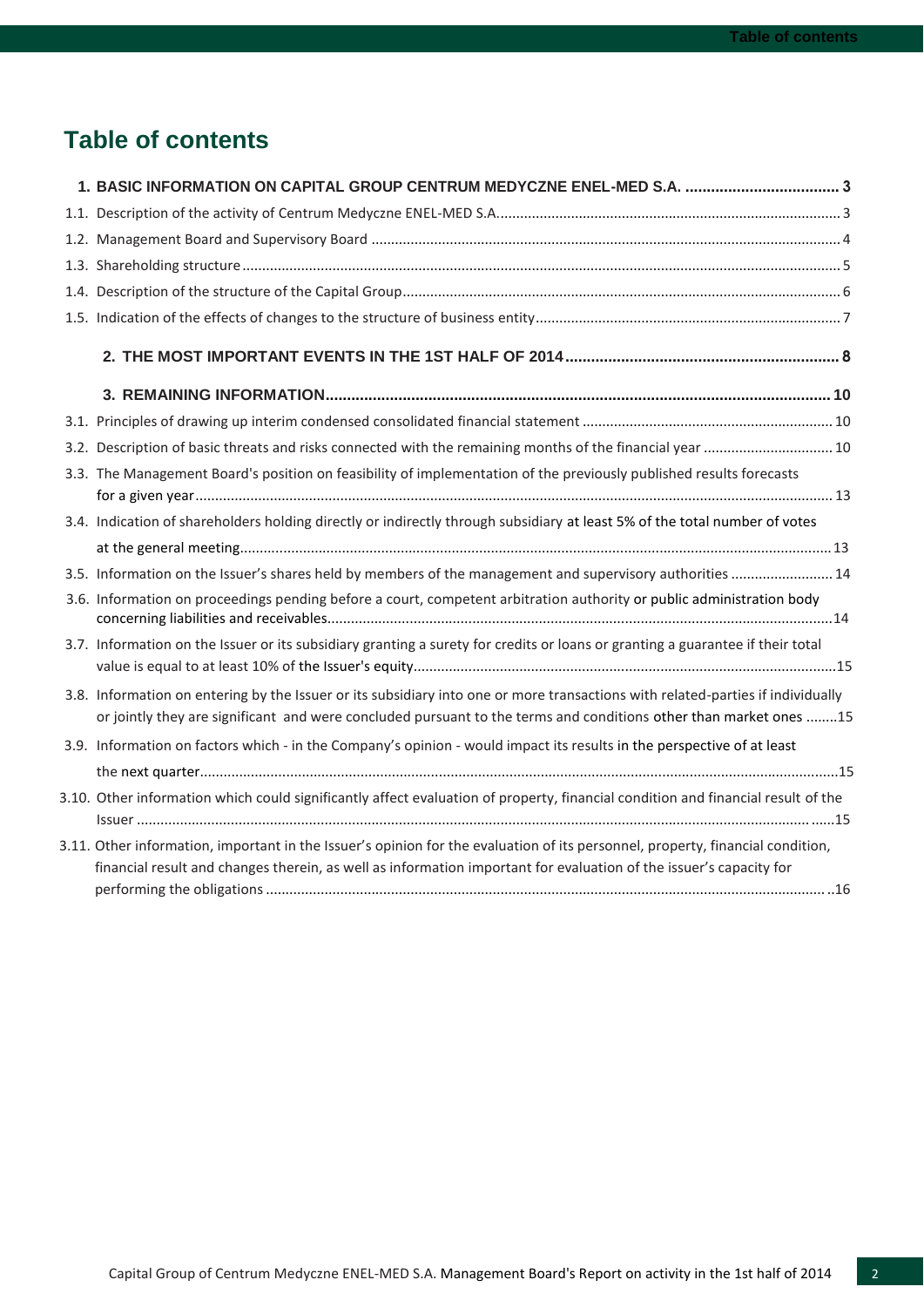# <span id="page-2-0"></span>**1. BASIC INFORMATION ON THE CAPITAL GROUP OF CENTRUM MEDYCZNE ENEL-MED S.A.**

## <span id="page-2-1"></span>**1.1.Description of the activity of Centrum Medyczne ENEL-MED S.A.**

Centrum Medyczne ENEL-MED S.A. is a private provider of medical services in Poland, that has been present on the Polish healthcare market since 1993.

The Company runs 19 medical facilities including 13 specialised multi-profile clinics (together with six in-company clinics) and two hospitals located in Warsaw.

Specialist multi-profile clinics are located in prime locations (including prestigious shopping centres or office buildings), in six major cities: in Warsaw (Zacisze Hospital, Atrium, Blue City, Arkadia, Puławska, Domaniewska, Centre), Kraków (Galeria Krakowska Centre), Poznań (Kupiec Poznański Centre), Łódź (Manufaktura Centre), Gdańsk (Grunwaldzka Centre) and in Wrocław (Arkady Wrocławskie Centre). In-company clinics, which are small branches situated on corporate client's premises, offering a basic range of services only to the employees of a given client, are located in Warsaw, Piła and Łódź. The only exception is the facility located in the Special Economic Zone, the Sub-Zone of Wrocław-Kobierzyce, which is used by the employees of companies belonging to the LG Cluster together with their families, as well as individual patients who are not employed in the companies with which ENEL-MED signed agreements on medical services. In addition to the above, the Company cooperates with nearly 1.300 partners whose clinics are located in localities where the Issuer does not have its own medical facilities.

Moreover, the Issuer runs two hospitals in Warsaw: the multi-specialisation 20-bed Zacisze Hospital and the 33-bed Centrum Hospital located at Aleja Solidarności 128. In hospitals, as well as in a specialist clinic in Gdańsk, ENEL-MED runs diagnostic centres equipped with magnetic resonance imaging and computed tomography devices (Centrum Hospital and Zacisze Hospital), as well as magnetic resonance imaging devices in Gdańsk.

The medical services provided by the Company include but are not limited to:

- primary and specialised outpatient care, including rehabilitation and surgical procedures, as well as outpatient treatment
- dental health care,
- diagnostic imaging tests (including tests performed using magnetic resonance, computed tomography scanner, ultrasound cameras and X-ray),
- hospitalisation, including surgical procedures and surgeries in selected specialisation areas, scheduled at Zacisze Hospital and Centrum Hospital,
- off-site medicine and emergency home visits, as well as medical care in case of sudden illness.

The Company offers a wide range of medical services (58 specialisations in total) to corporate clients with prepaid medical care packages, and to individual clients within medi-care health insurance, either against the payment or under the contract concluded between ENEL-MED and the National Health Fund. Furthermore, Centrum Medyczne ENEL-MED signed medical services contracts with numerous insurance companies, such as Allianz, PZU Pomoc, Generali, Inter Polska, Signal Iduna, and Uniqa. The Company's settlements with the insurance companies are effected on a fee-for-service basis.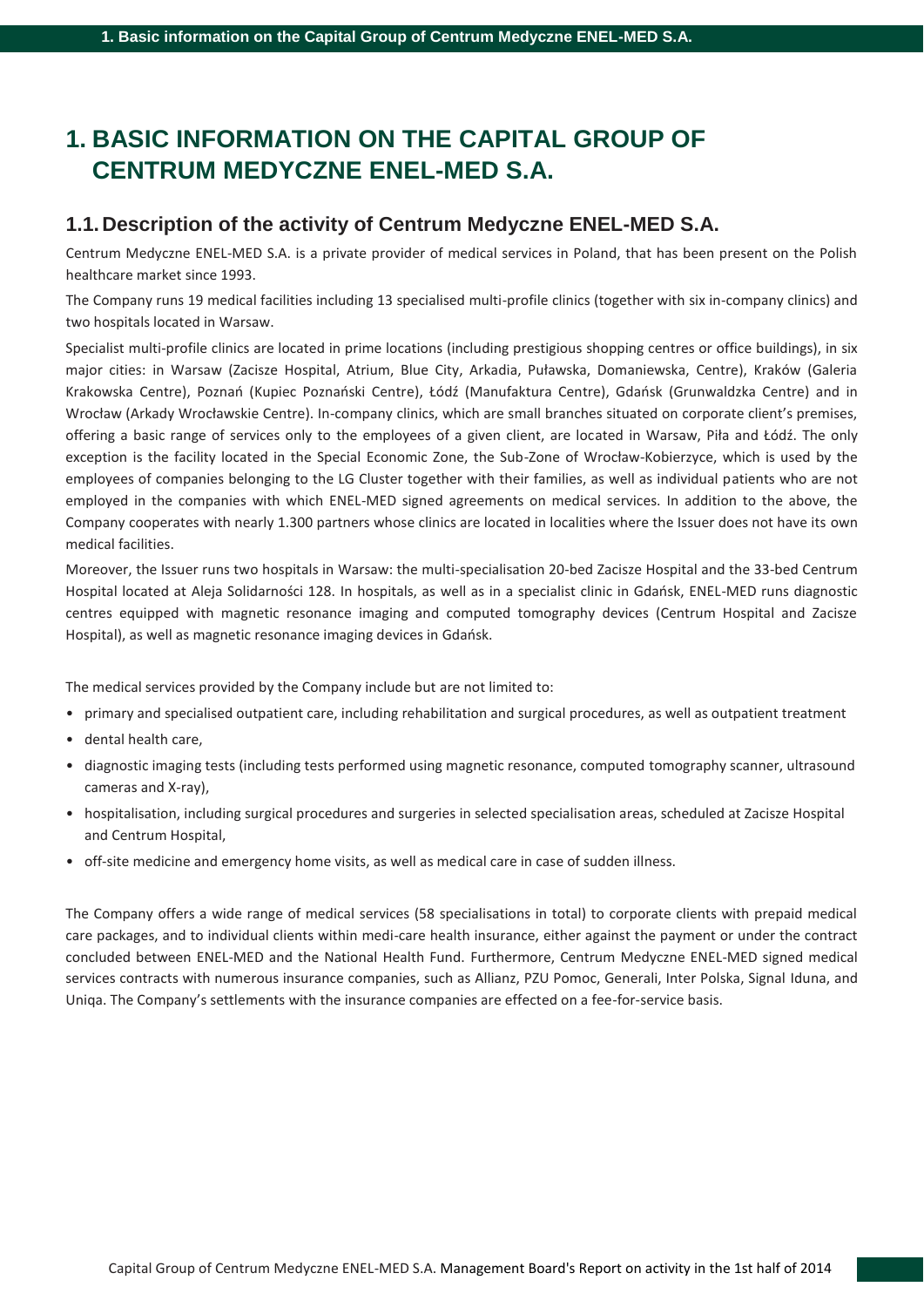## <span id="page-3-0"></span>**1.2. Management Board and Supervisory Board**

#### **The Management Board of Centrum Medyczne ENEL-MED S.A.**



#### Adam Rozwadowski - President of the Management Board

Mr Rozwadowski has held the position of the President of the Management Board since 2006. A graduate of Gdańsk University of Technology. In the years 1972-1985, he worked at STOEN as the manager of the general technical department, and in the years 1985-1995 he worked as the Director of the Office of Design and Implementation of Investments. Since 1993, he has been managing Centrum Medyczne ENEL-MED, first as the General Director and later as the President of the Management Board. In addition, he is the Deputy President of the National Association of Private Hospitals [*Ogólnopolskie Stowarzyszenie Szpitali Prywatnych*] and a Member of the Management Board of Polish Union of Private Healthcare Employers [*Ogólnopolski Związek Pracodawców Prywatnej Służby Zdrowia*].



#### **Jacek Rozwadowski - Vice-President of the Management Board**

Mr Rozwadowski has been performing the duties of the Vice-President of the Management Board since 2009. He has been associated with the Company since 2002 and since 2008 he has held the position of the Managing Director. He is a graduate of the School of Business and Administration in Warsaw. Before joining the medical sector, he had been working in the automotive industry. Between 1999 and 2002, he dealt with marketing and sales at DAF Trucks Polska Sp. z o.o. Before that, he had worked for a year for DAF Trucks NV Holland where he was responsible for sales in Poland. In the years 1996–1998, he was a project manager at Elektrim S.A.

Until the publication day of this report the composition of the Management Board remained unchanged.

#### **The Supervisory Board of Centrum Medyczne ENEL-MED S.A.**

- Anna Rozwadowska Chairperson of the Supervisory Board
- Anna Piszcz Member of the Supervisory Board
- Janusz Jakubowski Member of the Supervisory Board
- Zbigniew Okoński Member of the Supervisory Board
- Adam Ciuhak Member of the Supervisory Board

Until the publication day of this report the composition of the Supervisory Board remained unchanged.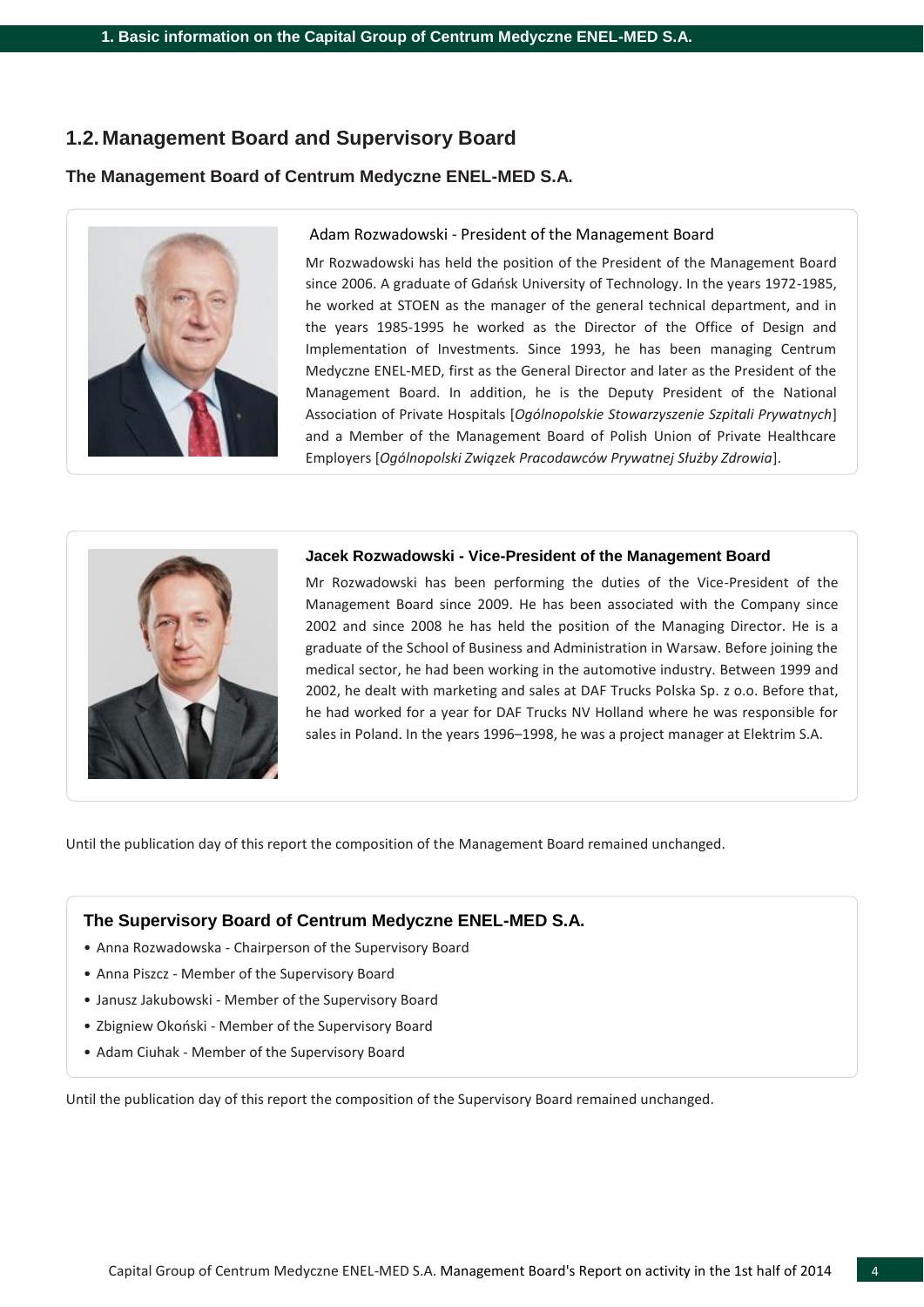## <span id="page-4-0"></span>**1.3.Shareholding structure**

| <b>Shareholder</b>           | Number of<br><b>shares</b> | % of capital | Number of votes | % of votes |
|------------------------------|----------------------------|--------------|-----------------|------------|
| Adam Rozwadowski             | 7.124.000                  | 30.23        | 7.124.000       | 30.23      |
| Anna Rozwadowska             | 7.123.950                  | 30.23        | 7.123.950       | 30.23      |
| Generali OFE (Open Pension   | 2.377.000                  | 10.09        | 2.377.000       | 10.09      |
| OFE PZU "Złota Jesień" (Open | 1.680.000                  | 7.13         | 1.680.000       | 7.13       |
| Jacek Rozwadowski            | 992.800                    | 4.21         | 992.800         | 4.21       |
| Bartosz Rozwadowski          | 972.650                    | 4.13         | 972.650         | 4.13       |
| <b>Other Shareholders</b>    | 3.296.500                  | 13.98        | 3.296.500       | 13.98      |

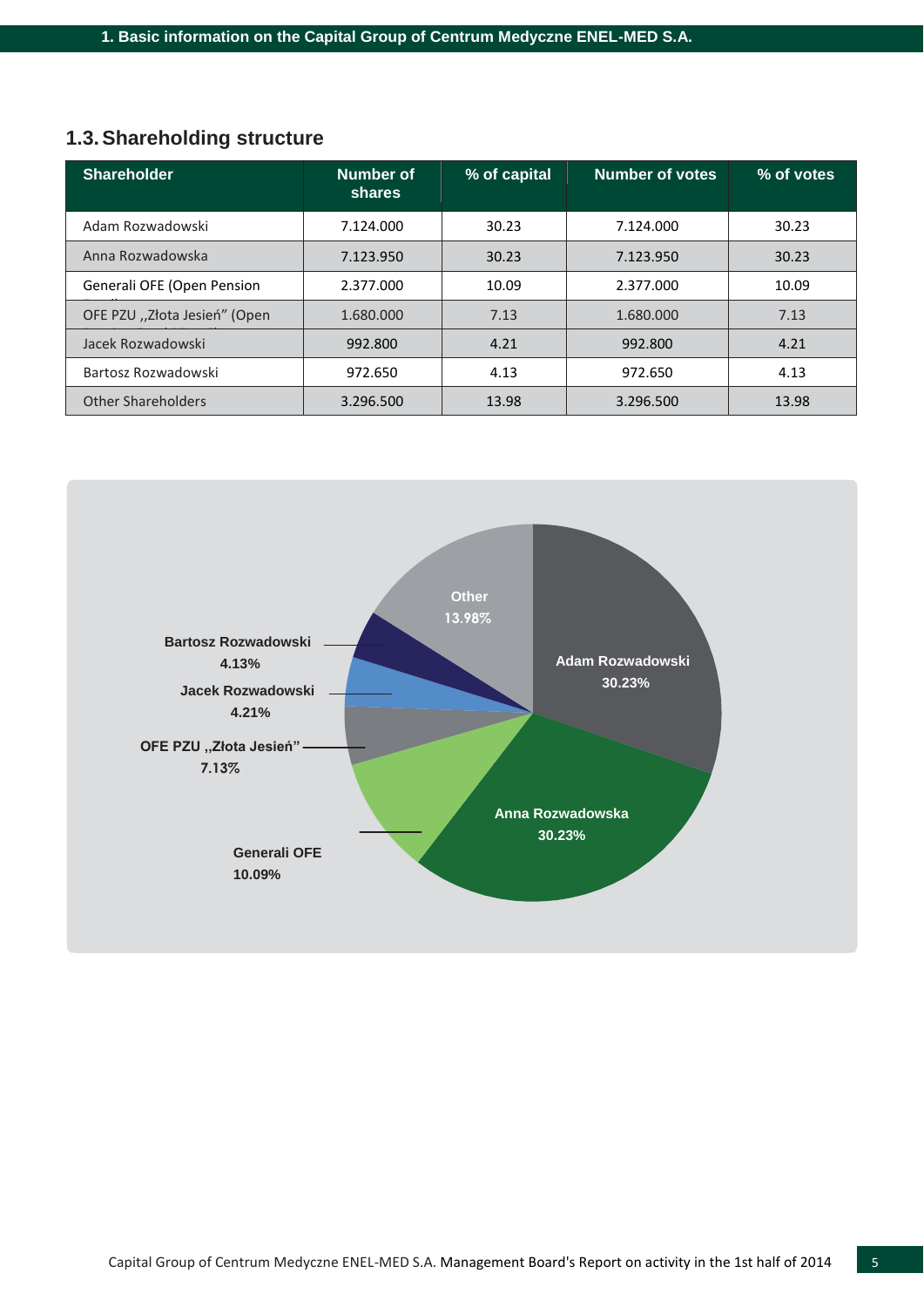### <span id="page-5-0"></span>**1.4.Description of the structure of the Capital Group**

Centrum Medyczne ENEL-MED S.A. is a part of the Capital Group which comprises Centrum Medyczne ENEL-MED S.A. as the parent company and its subsidiaries: Enelbud sp. z o.o. and Centrum Medyczne Diagnostyka Obrazowa sp. z o.o.



**Enelbud sp. z o.o.** was established in 2006 (its present business name was changed from Centrum Nieruchomości Enel-Med Sp. z o. o. in 2013). The Company is engaged in real property investments in the healthcare sector. The parent company - Centrum Medyczne ENEL-MED S.A. - holds 80 shares in this subsidiary which accounts for 80% of the subsidiary's initial capital. Furthermore, Enelbud sp. o.o. holds 40% of shares in the company trading as Bonus Vitae Sp. z o. o. with planned objective of business activity being long-term medical care for the elderly. Additionally, in 2014 Enelbud sp. z o.o. bought 40% of shares in the company trading as New Media Development & Hotel Services sp. z o.o. with planned objective of business activity being investments in buildings and real property destined for long-term healthcare service. Buildings and real property are going to be rented by Bonus Vitae.

**Centrum Medyczne Diagnostyka Obrazowa sp. z o.o.** was established in the fourth quarter of 2013. The Issuer acquired 50 shares of total nominal value of PLN 5.000,00, which accounted for 100% of the initial capital of the company. On 29 May 2014, the Extraordinary Meeting of Shareholders of Centrum Medyczne Diagnostyka Sp. z o. o. adopted a resolution on increasing the initial capital of the company from the amount of PLN 5 000.00 to the amount of PLN 50 995 000.00, by issuing 509 950 new shares of the nominal value of PLN 100.00 each. All the newly established shares were taken up by the Company and paid for in full on 29 May 2014 by in-kind contribution in the form of 5 000.00 shares in the company Centrum Medyczne Diagnostyka Sp. z o.o. of the nominal value of PLN 100.00 each, of total nominal value PLN 500 000.00. The contributed shares constituted 100% of shares in the initial capital of Centrum Medyczne Diagnostyka Sp. z o.o. Until the day on which the interim condensed financial statement was drawn up, the subsidiary under the business name Centrum Medyczne Diagnostyka Obrazowa Sp. z o.o. held 100% of shares in the initial capital of Centrum Medyczne Diagnostyka sp. z o.o. As at the publication date of this report, the subsidiary under the business name of Centrum Medyczne Diagnostyka sp. z o.o. Currently, the main assets of the Company constitute funds from which the Issuer shall finance the development of the Capital Group.

As at 30 June 2014, Enelbud sp. z o.o. and Centrum Medyczne Diagnostyka Obrazowa sp. z o.o. are fully consolidated by the Issuer and Bonus Vitae sp. s o.o. and New Media Development & Hotel Services sp. z o.o. become fully consolidated by the equity method.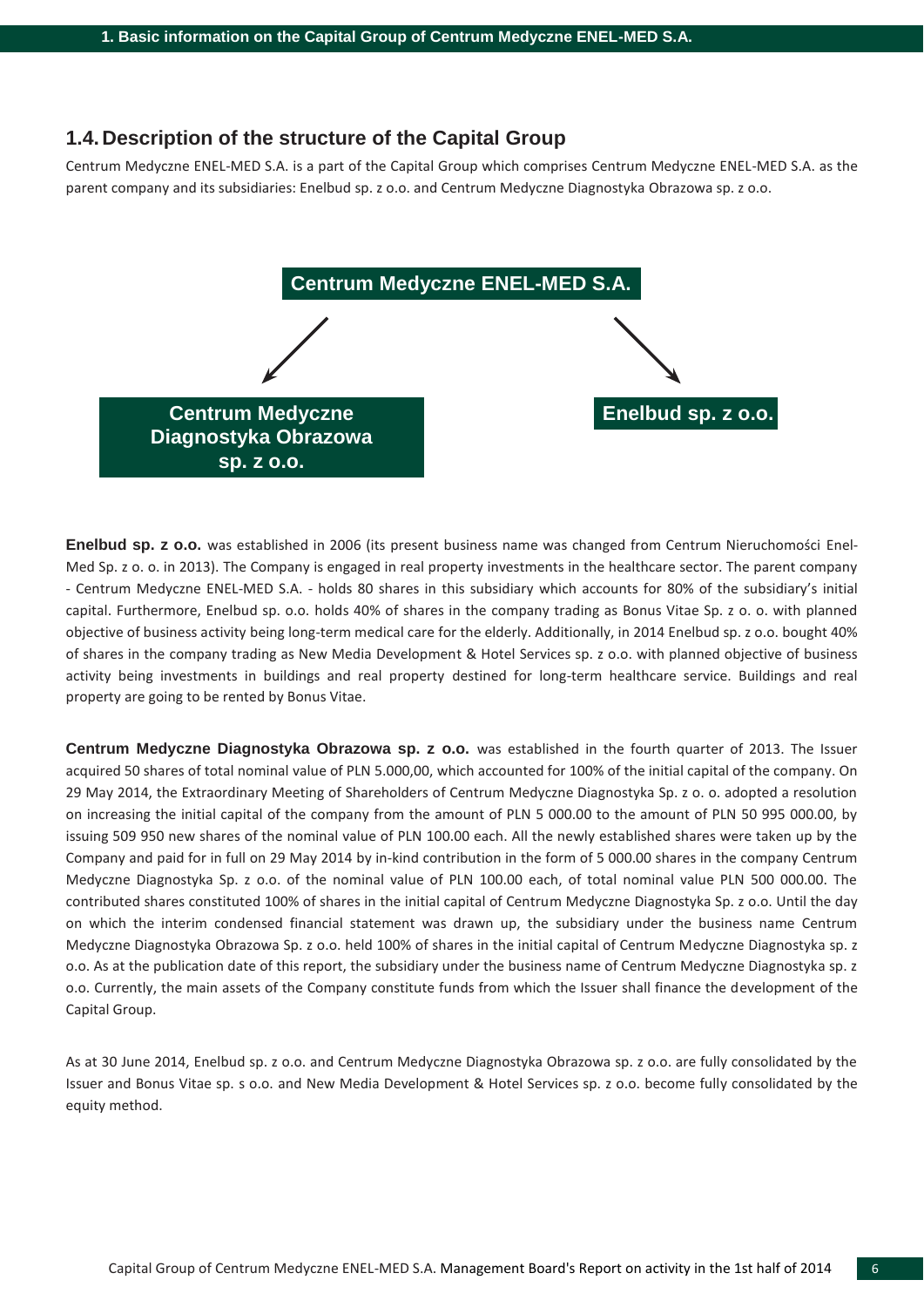## <span id="page-6-0"></span>**1.5. Indication of the effects of changes to the structure of business entity**

On 28 February 2014, the Extraordinary Meeting of Shareholders of Centrum Medyczne Diagnostyka sp. z o. o. (subsidiary company of Centrum Medyczne ENEL-MED S.A.) adopted a resolution on increasing the initial capital from the amount of PLN 5 000.00 to the amount of PLN 500 000.00 that is by the amount of PLN 495 000.00, by creating 4 950 new shares of the nominal value of PLN 100.00 each. All newly established shares were taken up by Centrum Medyczne ENEL-MED S.A. on 28 February 2014. These shares were paid for in full by in-kind contribution in the form of a set of tangible and intangible assets separated organisationally and financially which are used to carry out business activity in the scope of diagnostic imaging at the following facilities: Bielany Diagnostic Centre in Warsaw, Magnetic Resonance Laboratory in Konin, Magnetic Resonance Laboratory in Mielec, Computed Tomography Laboratory in Poznań, Magnetic Resonance Laboratory in Łomża, Computed Tomography Laboratory in Wołomin, and Diagnostic Laboratory in Lublin, constituting an organised part of the enterprise with the capacity of operating as an independent enterprise. The aforementioned part of the enterprise was contributed to Centrum Medyczne Diagnostyka Sp. z o.o. at the end of 30 April 2014. As a result of the changes, the Company obtained 100% of shares in the initial capital of Centrum Medyczne Diagnostyka sp. z o.o.

Following, on 29 May 2014, the Extraordinary Meeting of Shareholders of Centrum Medyczne Diagnostyka sp. z o. o. adopted the resolution on increasing the initial capital of that company from the amount of PLN 5 000.00 to the amount of PLN 50 995 000.00, by creating 509 950 new shares of the nominal value of PLN 100.00 each. All the newly established shares were taken up by the Company and paid for in full on 29 May 2014 by in-kind contribution in the form of 5 000.00 shares in the company Centrum Medyczne Diagnostyka sp. z o.o. of the nominal value of PLN 100.00 each, of total nominal value PLN 500 000.00. The contributed shares constituted 100% of shares in the initial capital of Centrum Medyczne Diagnostyka Sp. z o.o. As a result of the described changes, Centrum Medyczne Diagnostyka Obrazowa sp. z o.o. acquired 100% of shares in the initial capital of Centrum Medyczne Diagnostyka sp. z o.o.

The Issuer lost control of Centrum Medyczne Diagnostyka Sp. z o.o. as a consequence of an agreement concluded by Centrum Medyczne Diagnostyka Obrazowa sp. z o.o. for the benefit of LUX MED Diagnostyka sp. z o.o., for the sale of 100% of shares in the initial capital of Centrum Medyczne Diagnostyka Sp. z o.o.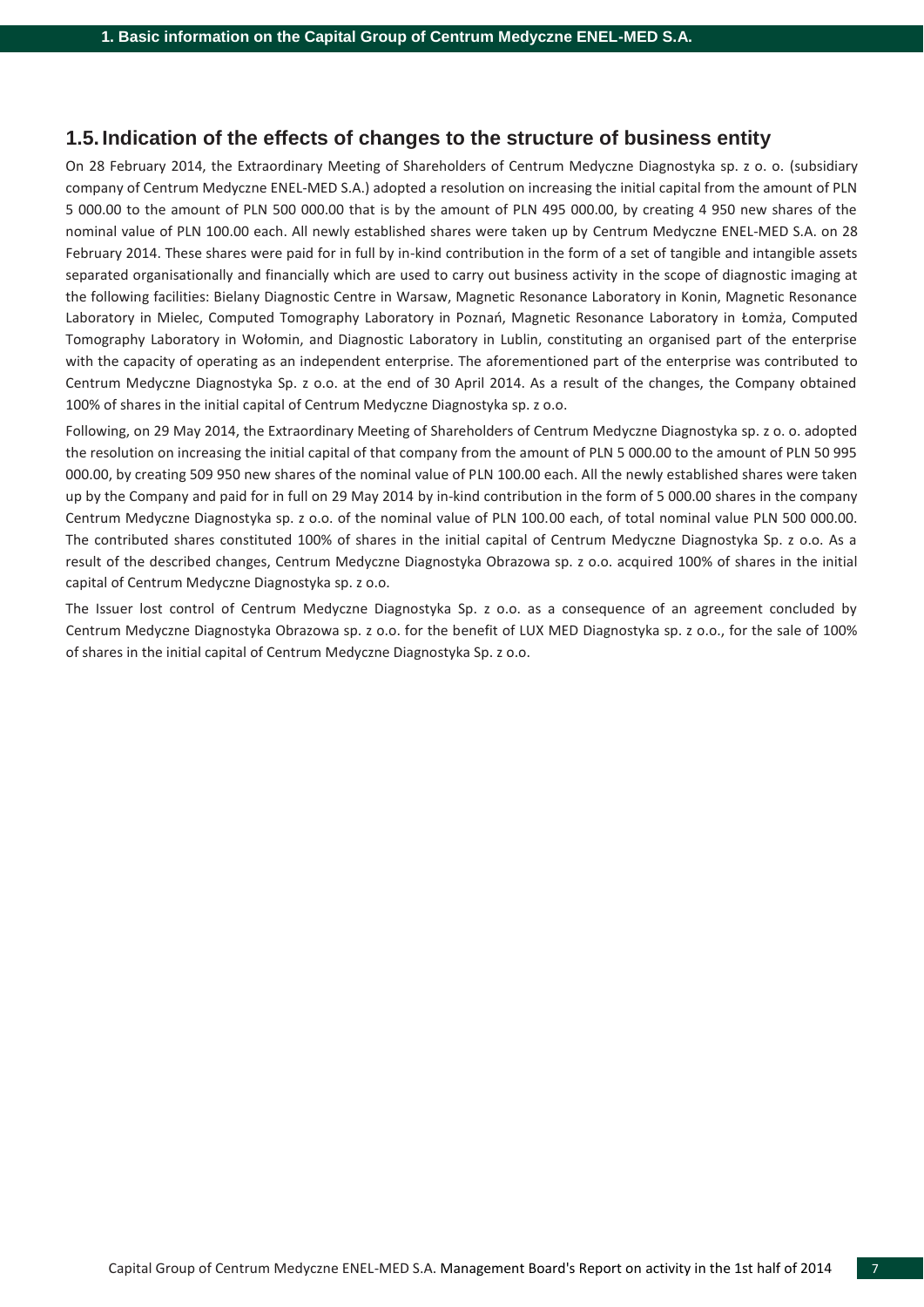## <span id="page-7-0"></span>**2. THE MOST IMPORTANT EVENTS IN THE 1ST HALF OF 2014**

The most important event that took place in the first half of 2014 was conclusion of an agreement by Centrum Medyczne Diagnostyka Obrazowa sp. z o.o. (the Issuer's subsidiary) for the benefit of LUX MED Diagnostyka sp. z o.o. for the sale of 100% of shares in the initial capital of Centrum Medyczne Diagnostyka sp. z o.o. (the Issuer's subsidiary), comprising 7 diagnostic facilities located in Wołomin, Łomża, Poznań, Konin, Lublin, Mielec and in Bielany Centre in Warsaw. The selling price for 100% of shares was set at PLN 52 519 949.00. The objective of selling a part of diagnostic facilities, not creating direct synergy with the core profile of Centrum Medyczne ENEL-MED S.A. was to raise funds for implementation of the investment plan announced in the development Strategy for the years 2014-2016, and also to further organize the structure of the Company.

The company made use of a unique market opportunity and it decided to sell 11% of the Company's total revenues for PLN 52.5 million. The sold part of diagnostic services was generating revenue of PLN 22.5 million (as of 2013) and was sold for 2.5 times the annual revenues from this source. Owing to this transaction, the Company acquired necessary funds for investments in the most beneficial way possible (without diluting the shareholding structure or taking out bank loans). It is worth emphasising that, a substantial part of the sold company was financed from external sources (leasing and bank loans). Owing to this, the total debt of the Company was decreased by more than PLN 6 million. Operating costs will also undergo reduction (including significant depreciation of fixed assets).

In the first half of 2014, the Issuer launched the largest and the most modern specialist multi-profile clinic of the Company located at Promenada Shopping Centre in Warsaw. The facility covers the area of 1.5 thousand sqm. offering its patients a diverse selection of specialist consultations for both children and adults, a wide range of consultations and treatment within paediatrics and a comprehensive offer of rehabilitation and diagnostic services.

The first half of 2014 also focused on preparations for launching specialist multi-profile facilities in Warsaw and intensive development of dentistry.

In the period presented here, the Company concluded agreements for the lease of space for the needs of two multi-profile clinics in Warsaw - the Atrium Centre and the Arkadia Centre. The concluded lease agreements in the building of Atrium Plaza located in Warsaw, at al. Jana Pawła II 29, in which the Company has had its own facility since 1999, in the Management's opinion has a beneficial effect on financial terms of the previously concluded agreement which would expire in the fourth quarter of 2017. The concluded agreement lowers the monthly rental fee extending the lease period simultaneously and its value during the term may amount to approximately PLN 15 761 863.08 gross. Additionally, the Lessor undertook to cover part of the costs of the Lessee's works aimed at refurbishing the leased space and adjusting it to the current needs. The budget for the refurbishment equals to approximately PLN 615 000.00 gross. The second of the concluded lease agreements for Arkadia Shopping Centre located at al. Jana Pawła II 82 in Warsaw, here the Company has had its own medical facility since 2005, will be effective by 29 September 2019. The value of the rent in the term of the agreement may amount to approximately PLN 8 475 523.30 gross. Furthermore, the Lessor shall reimburse the Lessee for the expenses incurred on the finishing works of permanent nature as carried out by the Lessee. The maximum amount of reimbursement will not exceed PLN 310 000.00 gross. Additionally, a lease agreement for the needs of specialist clinic in Warsaw for the term of 10 years was concluded and its value may amount to approximately PLN 6 351 036.00 net.

Furthermore, the Company signed agreements for provision of medical services with Canal+ Cyfrowy S.A. and ITI Neovision S.A. The agreements were concluded for an indefinite term and their value will depend on the number of persons covered by a package in a given month and may amount to approximately PLN 2 400 000.00 (within five years of signing them) in the case of Canal+ Cyfrowy S.A. and around PLN 5 880 000.00 in the corresponding period in the case of ITI Neovision S.A. In the first half of 2014, the Company signed an annex to the agreement with the National Health Fund (NFZ). The subject matter of the annex, constituting the agreement with NFZ is the provision of healthcare services as hospital treatment in the scope of neurosurgery, orthopaedics, general surgery, otorhinolaryngology, ophthalmology, vascular surgery. The aforementioned medical services are provided in two hospitals of Centrum Medyczne ENEL-MED located in Warsaw: Centrum Hospital (neurosurgery and orthopaedics) and Zacisze Hospital (the remaining specialities). The agreement was concluded for the period from 20 February 2012 until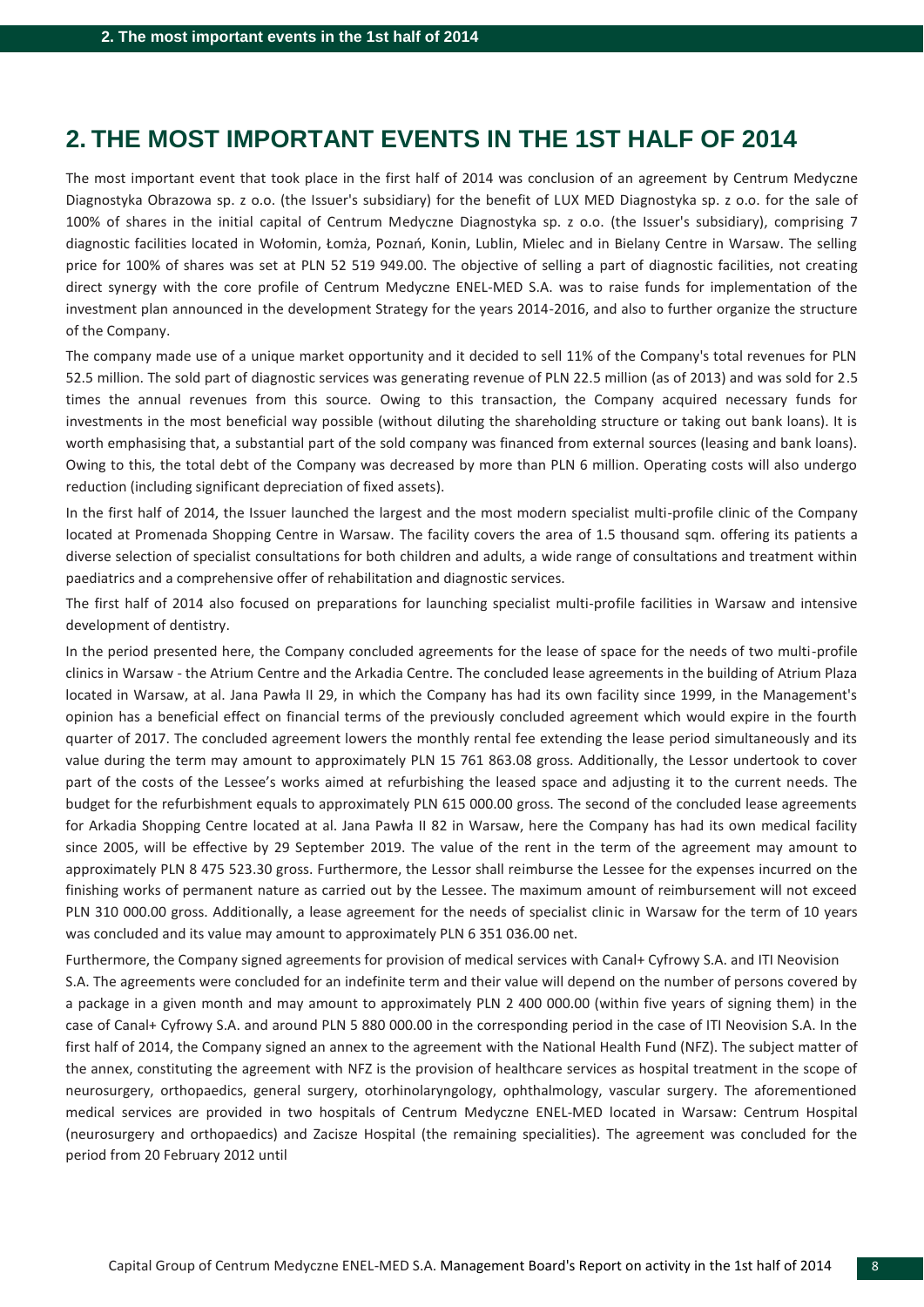31 December 2016 (it is an annex to long-term agreement stating the agreement value for the year 2014), and its value during the period from 1 January 2014 until 31 December 2014 shall amount to the maximum value of PLN 5 089 344.00 net excluding vascular surgery services the amount of which was determined for the period from 1 January 2014 until 30 June 2014 (the Company also signed an annex to the agreement for provision of vascular surgery services in the second half of the year).

The first half of 2014 also saw a partial debt restructuring by concluding annexes to the credit agreements with Bank Millennium S.A. The first one of the concluded annexes to the agreement on corporate mortgage credit increases the amount of the long-term credit by PLN 1 973 151.00 to the total amount of PLN 10 400 000.00. The granted credit will be repaid in 38 monthly instalments as from 30 April 2014. The annex also decreases the credit interest rate by 0.1%. Pursuant to the second concluded annex, Bank Millennium S.A. granted the Company the global limit in the amount of PLN 17 000 000.00 (the value of the limit was decreased by PLN 3 000 000.00 in comparison with the previous agreement). The credit will be used to finance the current business activities and to grant bank guarantees required for the lease of space for medical facilities (up to the amount of PLN 7 000 000.00). The annex was concluded for the term from 25 March 2014, until 24 April 2015.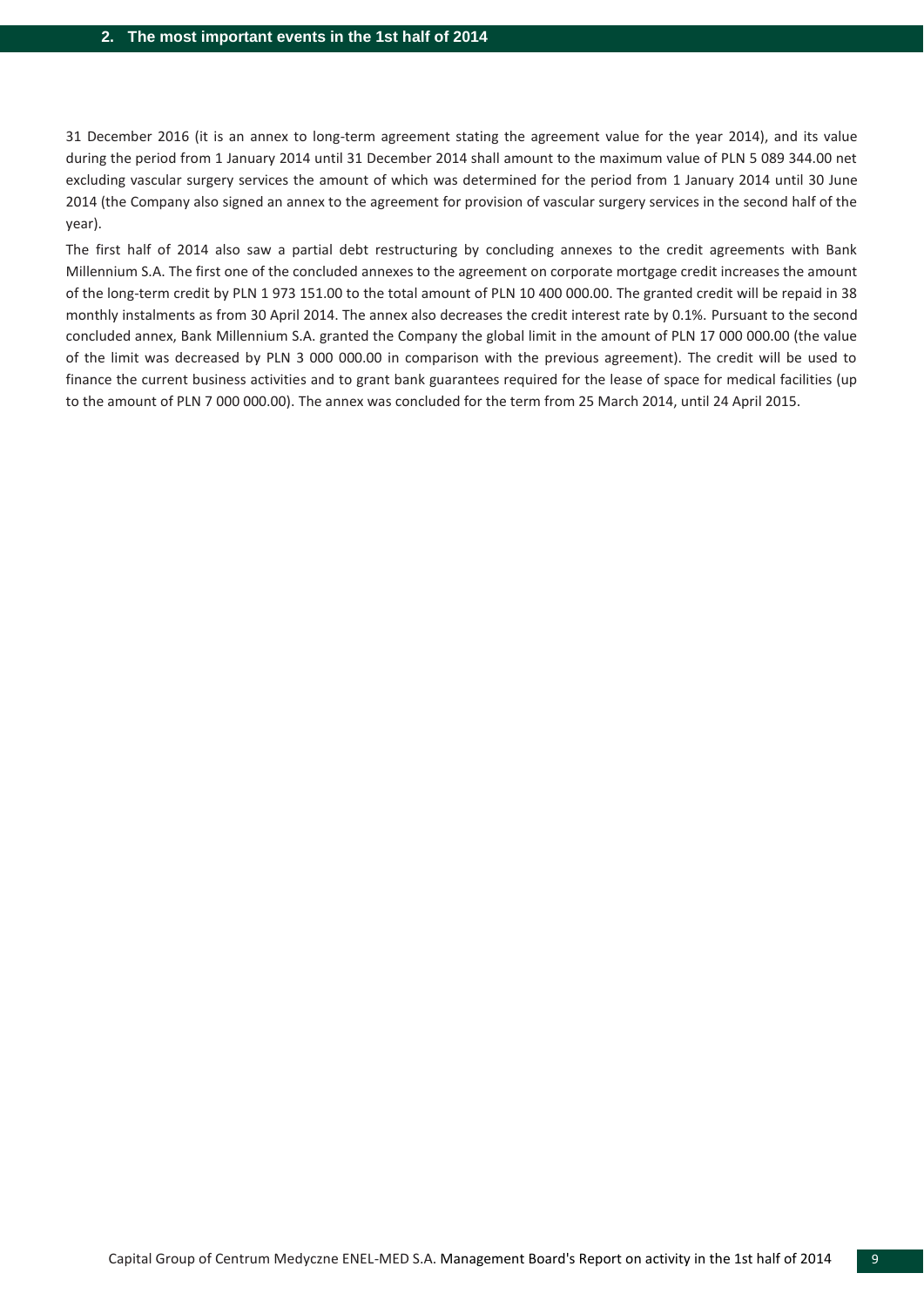## <span id="page-9-0"></span>**3. REMAINING INFORMATION**

## <span id="page-9-1"></span>**3.1.Principles of drawing up interim condensed consolidated financial statement**

The parent company and the Capital Group draw up their financial statements in accordance with the International Accounting Standards (IAS). Polish Zloty (PLN) shall be the functional and reporting currency. The basis for balance sheet and prepared statements and reports valuation is assumption that both the parent company and its subsidiaries shall continue their business activity.

Detailed principles and methods of drawing up the interim consolidated financial statements were discussed in additional notes to the consolidated financial statement for the 1st half of 2014 published as a part of this report.

## <span id="page-9-2"></span>**3.2.Description of basic threats and risks connected with the remaining months of the financial year**

#### **• Risk arising from deterioration of the financial situation of the Company's clients**

The Company's significant source of revenue is the sale of medical care packages targeted at the corporate clients. There is a risk that if the financial situation of a given client deteriorated significantly, the client could resign from offering medical care to its employees, which is directly connected with termination of the agreement with the Issuer or reduction of the range of provided services which would affect the Company's revenue. Another form of potential risk is the reduction of employment at the client's company, which could lead directly to a decrease in the related revenue. Nonetheless, the Company provides services to more than 2 000 companies and thus, the resignation of one client or reduction of employment in a given company would not have a significant influence on the Company's revenues.

#### **• Risk arising from becoming dependent on clients and distribution channels**

The main groups of the Company's clients include corporate clients using prepaid medical care packages, patients of insurance companies (ENEL-MED provides medical services to the clients of such insurers as: Allianz, PZU Pomoc, Generali, Inter Polska, Signal Iduna, and Uniqa), as well as individual clients. There is a risk that the share of a given client or a given distribution channel in the Company's revenues becomes so significant that the Issuer's financial results may deteriorate in case of a loss of such a client or a decrease in the sales in a given channel. Given the above, and in order to minimise the risk of becoming dependent on one particular client or one distribution channel, the Company consistently pursues the policy of diversifying its sources of revenue.

#### **• Risk of change in the contracting policy of the National Health Fund**

The Company has many years' experience in cooperation with the National Health Fund as it has concluded numerous contracts with NFZ since 2004. However, there is always a risk of changes in the National Health Fund's contracting policy, which may contribute to a reduction in the related revenue. NFZ determines annually the value of a contract for a given year. However, it is worth stressing that, NFZ sales in the first half of 2014 constituted less than 7% of the Company's revenue. The Issuer has undertaken a number of actions aiming at intensification of the sale of commercial hospital services therefore, the Issuer is not dependent on one payer in this field of activity.

#### **• Risk of medical malpractice in relation to the Company's patients**

The Company provides a wide range of medical services including medical consultations, diagnostic and laboratory tests, as well as surgeries. As in the case with every medical facility, there is a risk that the Company's medical personnel will commit an act of medical malpractice in relation to a patient. As a result of such medical malpractice, the Company may be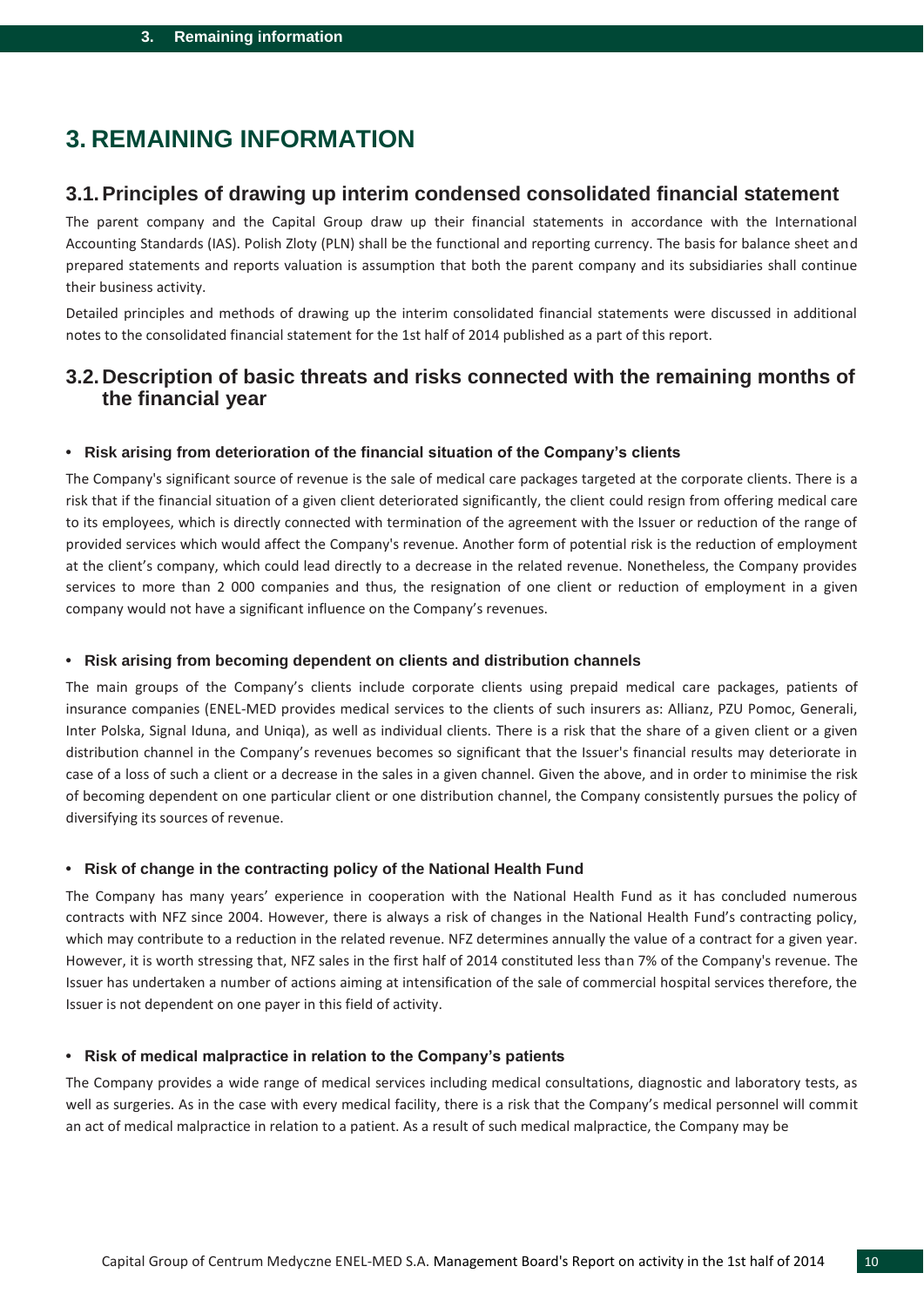charged with compensation costs, as well as suffer from significant loss to its reputation. In order to minimise this risk, the Issuer has implemented management and patient service procedures in such situations. A separate unit has been established in the Issuer's organisational structure which is responsible for the quality of medical services and for the compliance of medical processes with the developed standards and procedures. Additionally, both the Company and the physicians have taken out medical malpractice insurance policies in case of any malpractice.

#### **• Pandemic/epidemic risk**

The Company provides medical services to a wide range of patients in Poland. There is a risk that, in the event of a pandemic or epidemic, the Issuer will be forced to provide services to a significantly larger number of patients, which may negatively influence the Company's financial performance and the effectiveness of its operations. In order to minimise this risk, the Company has developed relevant procedures and standards of conduct to be followed in case of the above-mentioned risk (the pandemic plan), which were to some extent used in 2009 when facing the threat caused by the A/H1N1 virus. The main rules of the developed pandemic plan provide for preparing the method of dealing with the patients suspected to have been infected, changing the department's work organisation, conducting the campaigns that promote pro-health behaviour and minimise the risk of infection, introducing quick diagnostic tests thanks to which viral infections may be differentiated and shortening the time spent on one visit during the period of increased number of visits.

#### **• Risk associated with processing sensitive data**

The Issuer provides complex medical services nationwide. Keeping patients' medical records means that the Company has access to particularly protected sensitive data. There is a risk that an unintentional disclosure of sensitive data may occur in the course of operating activities. In order to minimise the risk, the Issuer has developed and implemented the principles of personal data protection policy. In their daily work, all employees and partners of the Company are obliged to strictly adhere to and follow the policy. Data protection policy functions as the procedure included in the quality management system certified for compliance with ISO 9001:2008 standard. The correct process of safe personal data processing is constantly monitored by the Chief Information Security Administrator at the registered office of the Issuer, as well as by local Information Security Administrators who operate as the branch managers. Each and every employee and partner is obliged to report any information about suspected cases of non-compliance with the personal data protection policy to the Administrator. The role of the Information Security Administrator is to promptly analyse the reasons of breaches and take measures aimed at avoiding similar incidents in the future.

#### **• Risk of significant change in the macroeconomic situation in Poland**

The Company runs its business activity on the national market of medical services therefore, the financial results achieved by the Issuer are indirectly connected with such macroeconomic factors as: growth in GDP, unemployment rate, employment rate, dynamics of salary growth, inflation rate and interest rates. These factors indirectly influence the demand for medical services both among corporate and individual clients, as well as insurance companies. They also influence the level of the budget of the National Health Fund, which is the largest individual client of the Company.

In the first half of 2014, the Monetary Policy Council did not make changes in the level of interest rates. The reference rate was at the level of 2.5% during the entire period. Inflation remained at a very low level, significantly below the inflation target. At the end of June its value amounted to 0.3% year/year. Low inflation and even the risk of deflation, increased the probability of possible further reduction in interest rates which still seemed unreal in the first quarter of 2014 .

The beginning of the year was the continuation of the dynamics of GDP growth. In the first quarter it increased by 3.4% year/year. The second quarter should deviate slightly, according to data available as of the moment of drawing up the report. The forecasts for the entire 2014 show an increase at the level between 3.2% and 3.8% year/year which means that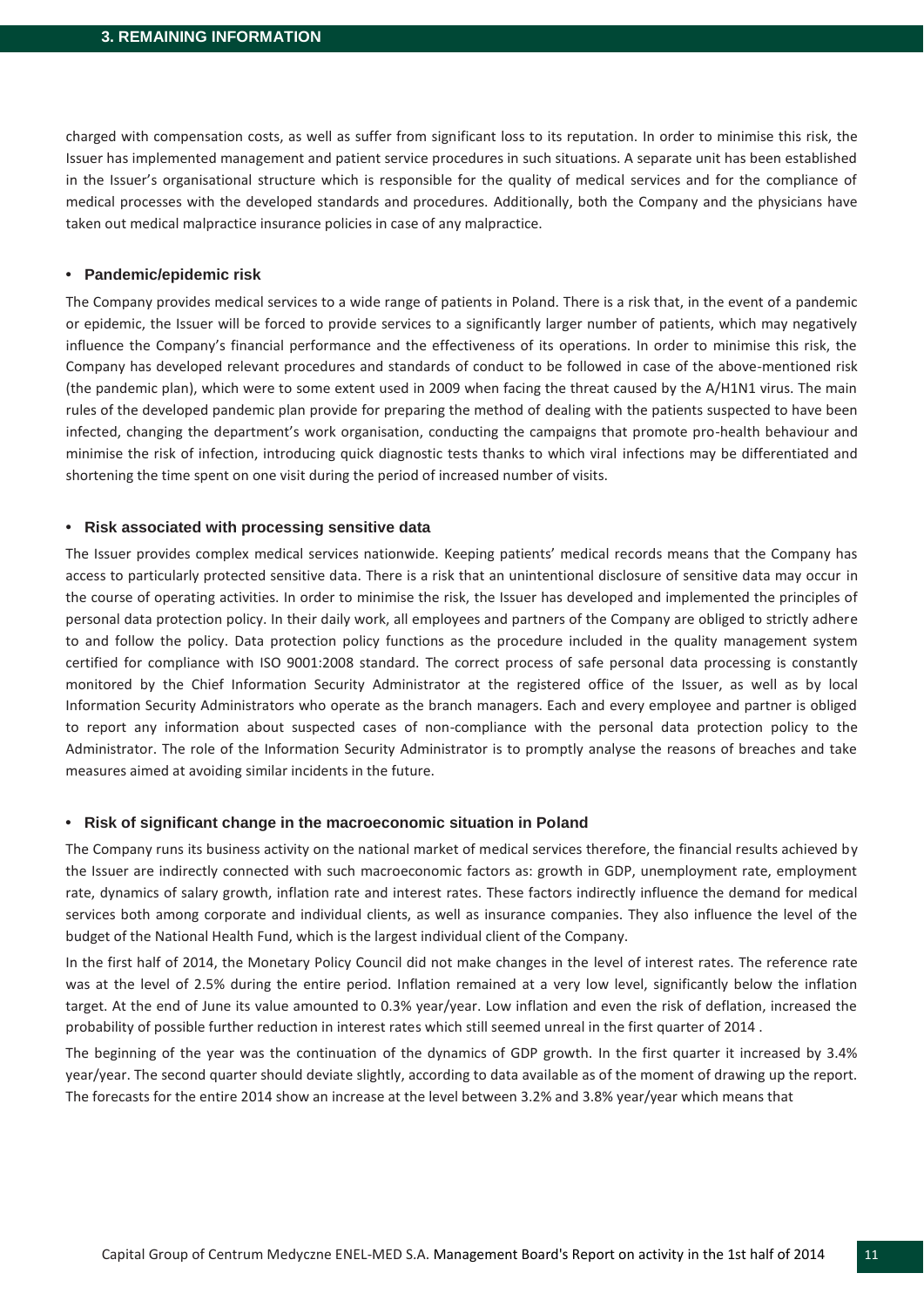the dynamics of GDP growth is not expected in the incoming quarters. It is worth emphasising that the escalation of the tension between Russia and Ukraine influences the Polish economy as well. Russia's actions resulted in many sanctions imposed on Russia which included economic sanctions. Russia's reaction, that is imposing sanctions on export of food, also affected Polish manufacturers. However, if there is no further escalation of negative actions, the total influence of sanctions on the increase of Polish GDP should not be greater than 0.1 of the percentage point.

The influence of the expected changes in the dynamics of GDP growth, unemployment and real salaries should not have any significant influence on the Company's financial situation. It should be emphasized that the majority of the Company's revenue depends on long-term contracts. Additionally, the Company's services are used by wealthy people who, as shown by the year 2012 and 2013, can afford to maintain the current structure of expenditure even if the dynamics of the salary growth slows down. However, one should notice the increase in real salaries and stabilization after the period of increase in structural unemployment.

A better economic situation in Poland is mainly consequence of the upturn of economy in the Euro zone, the increase in export to other markets and the increase in consumption as a result of more optimistic expectations of consumers in the scope of their situation in the future, as well as low interest rates. An improved situation is also noticeable in the area of investments by enterprises.

It should be emphasised that the latest months have brought about a significant increase in political risk connected with unfavourable development of international situation. Events in Ukraine and worsening relations between Russia and Ukraine and consequently relations between Russia and the Western world may have significant impact not only on Polish economy but also on financial markets. A possible escalation of the conflict may lead to further weakening of Polish currency, drops in stock market, or an increase in treasury bonds profitability. Though, upon writing this report, it is difficult to assess the probability of different scenarios which may have an impact on the development of political situation.

#### **• Risk of significant foreign exchange fluctuations**

Foreign exchange fluctuations have an influence on the Issuer's operating activities and in particular the rent payments (which in most cases are denominated in EUR) and payments made for medical equipment (which are usually also denominated in EUR). Rent payments are made in PLN at the exchange rate of the National Bank of Poland. If there are significant deviations from the actual exchange rate in comparison to the assumed level, the Issuer may record a gain or loss from foreign currency exchange differences. The Company constantly monitors the changes in foreign exchange rates. It should be emphasised that in accordance with a majority of forecasts, quite a considerable variability of PLN exchange rate is expected in connection with the situation beyond the eastern border of Poland. In the long run, it is still expected that the value of the Polish currency shall increase.

#### **• Risk of significant changes in interest rates**

The Issuer finances its activities using external funds, including credits and loans, as well as purchases medical equipment under finance lease. The finance charges related to servicing external financing are directly dependent on the level of the WIBOR rate. If the level of interest rates changes, the Company's financial results may be different than those assumed. At the end of 2012, the Monetary Policy Council started a cycle of interest rates' reductions. At this point, it is expected that interest rates may move up in the second quarter of 2015 at the earliest. However, reductions in the upcoming months cannot be excluded. Analysts draw such conclusions based on the latest inflation projections prepared by NBP and statements of the members of the Monetary Policy Council.

#### **• Risk of changes in legal regulations and their interpretations**

The changes introduced or planned to be introduced to provisions of law and in particular to economics, tax and labour law, may constitute a risk factor causing negative consequences for the Company. Similar consequences result from the changes in interpretation of binding laws, in particular in relation to tax law regulations. The Issuer's activity is also indirectly influenced by the regulations concerning the public healthcare sector, including the regulations stipulating the methods and rules of its financing, as well as defining the possibilities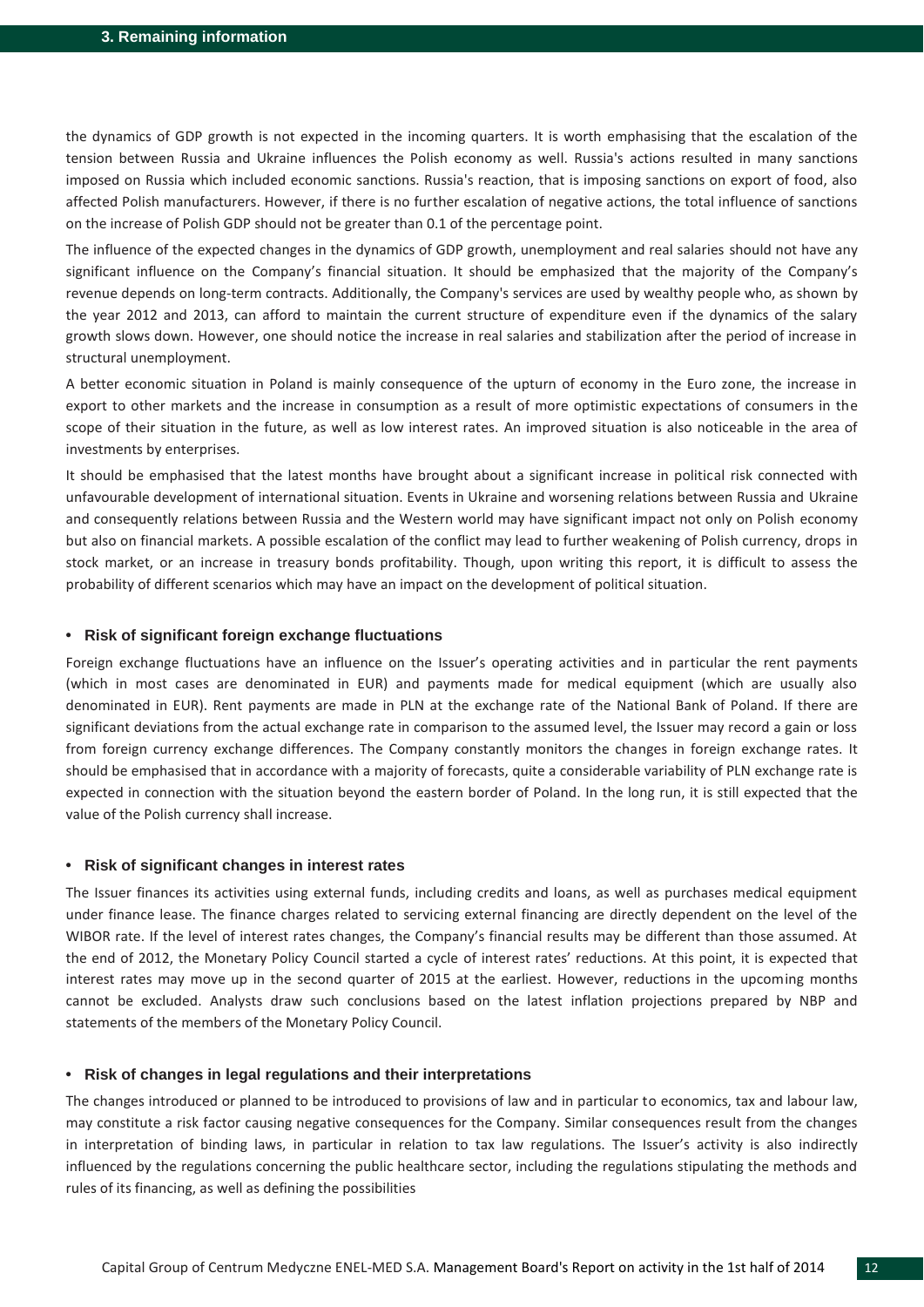of accepting commercial patients by the public segment. Depending on the nature of changes, they may have either positive or negative influence on the activity of the Issuer and other entities in the sector.

#### **• Risk of more intense domestic and foreign competition in the market**

Investors recognize the attractiveness of the Polish market of private medical services, as well as good perspectives of further development in this sector. The aforementioned may result in an increase in competition of Polish and foreign enterprises which may be observed based on the latest transactions on the Polish market of medical services. There is a risk that as a result of a more intense competition, the Company's revenues and profits may decrease. However, ENEL-MED has been operating in the competitive environment for many years and has been maintaining its sales dynamics all times.

## **3.3.The Management Board's position on feasibility of implementation of the previously published results forecasts for a given year**

The Company did not publish any forecasts of financial results for the year 2014.

## **3.4. Information on shareholders holding at least 5% of the total number of votes at the general meeting of shareholders, directly or indirectly through subsidiaries**

The table below presents the shareholders holding at least 5% of the total number of votes at the general meeting of shareholders of the Issuer as at the date of submitting the interim report.

| <b>Shareholder</b>         | Number of | % of capital | <b>Number of votes</b> | % of votes |
|----------------------------|-----------|--------------|------------------------|------------|
| Adam Stanisław Rozwadowski | 7.124.000 | 30.23        | 7.124.000              | 30.23      |
| Anna Maria Rozwadowska     | 7.123.950 | 30.23        | 7.123.950              | 30.23      |
| Generali OFE               | 2.377.000 | 10.09        | 2.377.000              | 10.09      |
| OFE PZU "Złota Jesień"     | 1.680.000 | 7.13         | 1.680.000              | 7.13       |

Since submission of the previous periodic report - report for the first quarter of 2014 - the following changes in the shareholding structure of the Company took place.

On 12 June 2014 a company incorporated under the law of Cyprus under the business name of Koremia Investments Limited with registered office in Larnace sold 7 124 000 shares of the Company for the benefit of Adam Stanisław Rozwadowski, the President of the Management Board. Koremia Investments Limited was a company controlled by Adam Stanisław Rozwadowski, the President of the Management Board. Prior to transfer of the shares based on the aforementioned agreement Adam Stanisław Rozwadowski held indirectly - via Koremia Investments Limited - 7 124 000 shares of the Company authorising to cast 7 124 000 votes, representing 30.23% of the total number of votes. After the transaction Adam Stanisław Rozwadowski now directly holds 7 124 000 of the Company's shares, authorising to cast 7 124 000 votes, representing approximately 30.23% of the total number of votes.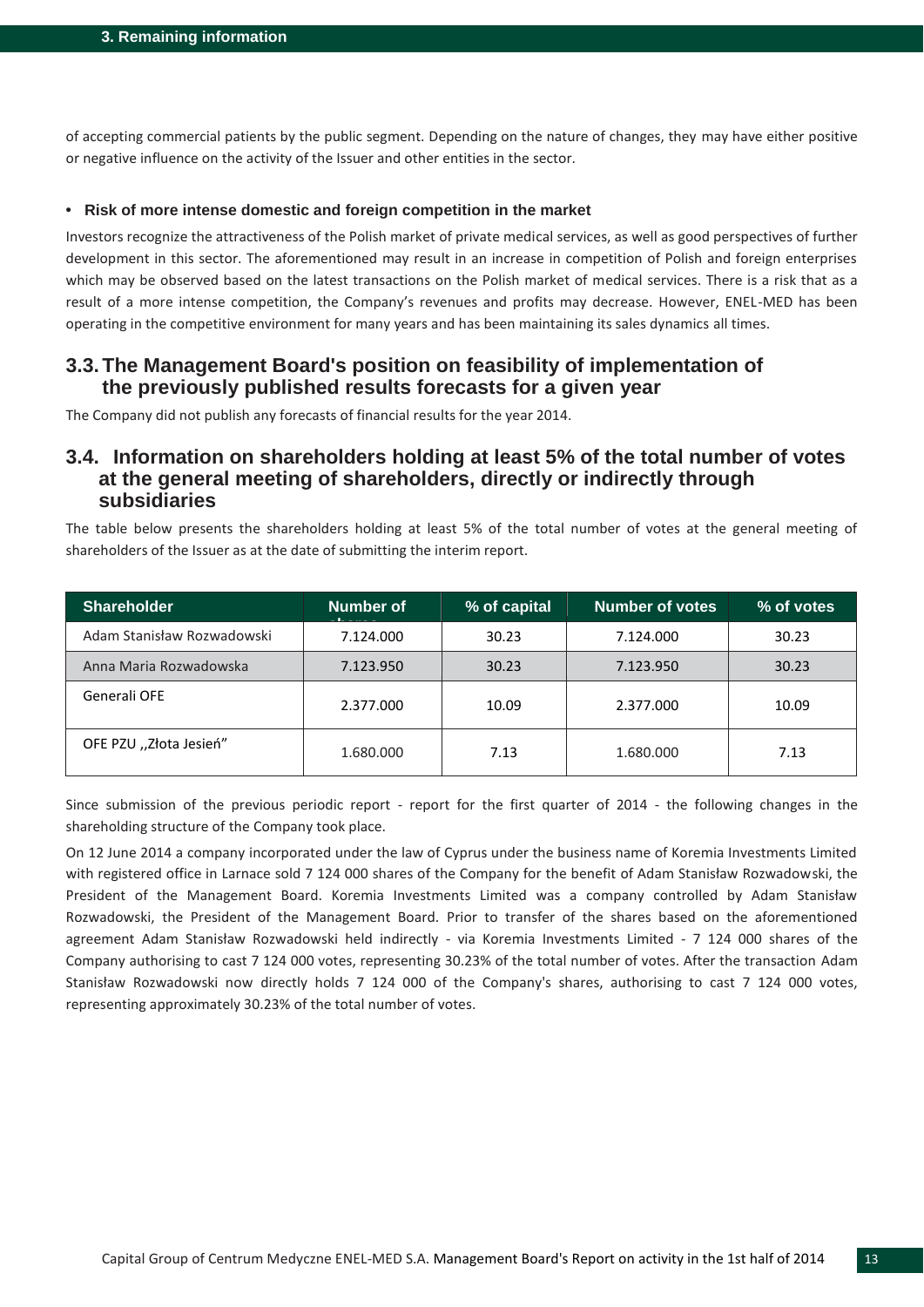## <span id="page-13-0"></span>**3.5. Information on the Issuer's shares held by members of the management and supervisory authorities**

Shares of Centrum Medyczne ENEL-MED S.A. held by the members of the Management Board and Supervisory Board as of the day of submitting the interim report.

| <b>Shareholder</b>         | Number of | % of capital | Number of votes | $%$ of votes |
|----------------------------|-----------|--------------|-----------------|--------------|
| Adam Stanisław Rozwadowski | 7.124.000 | 30.23        | 7.124.000       | 30.23        |
| Anna Maria Rozwadowska     | 7.123.950 | 30.23        | 7.123.950       | 30.23        |
| Jacek Jakub Rozwadowski    | 992.800   | 4.21         | 992.800         | 4.21         |

Ownership of shares held by the persons managing and supervising the Company has remained unchanged since the publication of the last quarterly report however, there has been a transfer of shares from Cyprus companies in which the aforementioned persons held 100% of shared and votes at the general meeting of shareholders to natural persons.

On 12 June 2014 the following sale transactions of the Company's shares took place:

- 7 124 000 shares of the Company held by Koremia Investments Limited with registered office in Larnace, the company in which Adam Stanisław Rozwadowski - the President of the Management Board held 100% of shares, were sold for the benefit of Adam Stanisław Rozwadowski, the President of the Management Board of the Company.

- 7 123 950 shares of the Company held by Versinus Limited with registered office in Larnace, the company in which Anna Maria Rozwadowska - the Chairperson of the Supervisory Board held 100% of shares, were sold for the benefit of Anna Maria Rozwadowska, the Chairperson of the Supervisory Board.

- 992 800 shares of the Company held by Smerona Holdings Limited with registered office in Larnace, the company in which Jacek Jakub Rozwadowski- the Vice-President of the Management Board held 100% of shares, were sold for the benefit of Jacek Jakub Rozwadowski, the Vice-President of the Management Board.

## **3.6. Information on pending proceedings before courts, arbitration bodies or public administration bodies with regard to liabilities or receivables**

As at 30 June 2014 the Company did not take part in any proceedings held before any court, arbitration body or public administration body with regard to the Company's liabilities in the amount equal to at least 10% of equity.

As at 30 June 2014 the Company did not take part in any proceedings held before any court, arbitration body or public administration body with regard to the Company's receivables in the amount equal to at least 10% of equity.

The total amount of claims in all proceedings pending as at 30 June 2014 with reference to the Company's liabilities did not exceed 10% of the Issuer's equity.

The total amount of claims in all proceedings pending as at 30 June 2014 with reference to the Company's receivables did not exceed 10% of the Issuer's equity as well.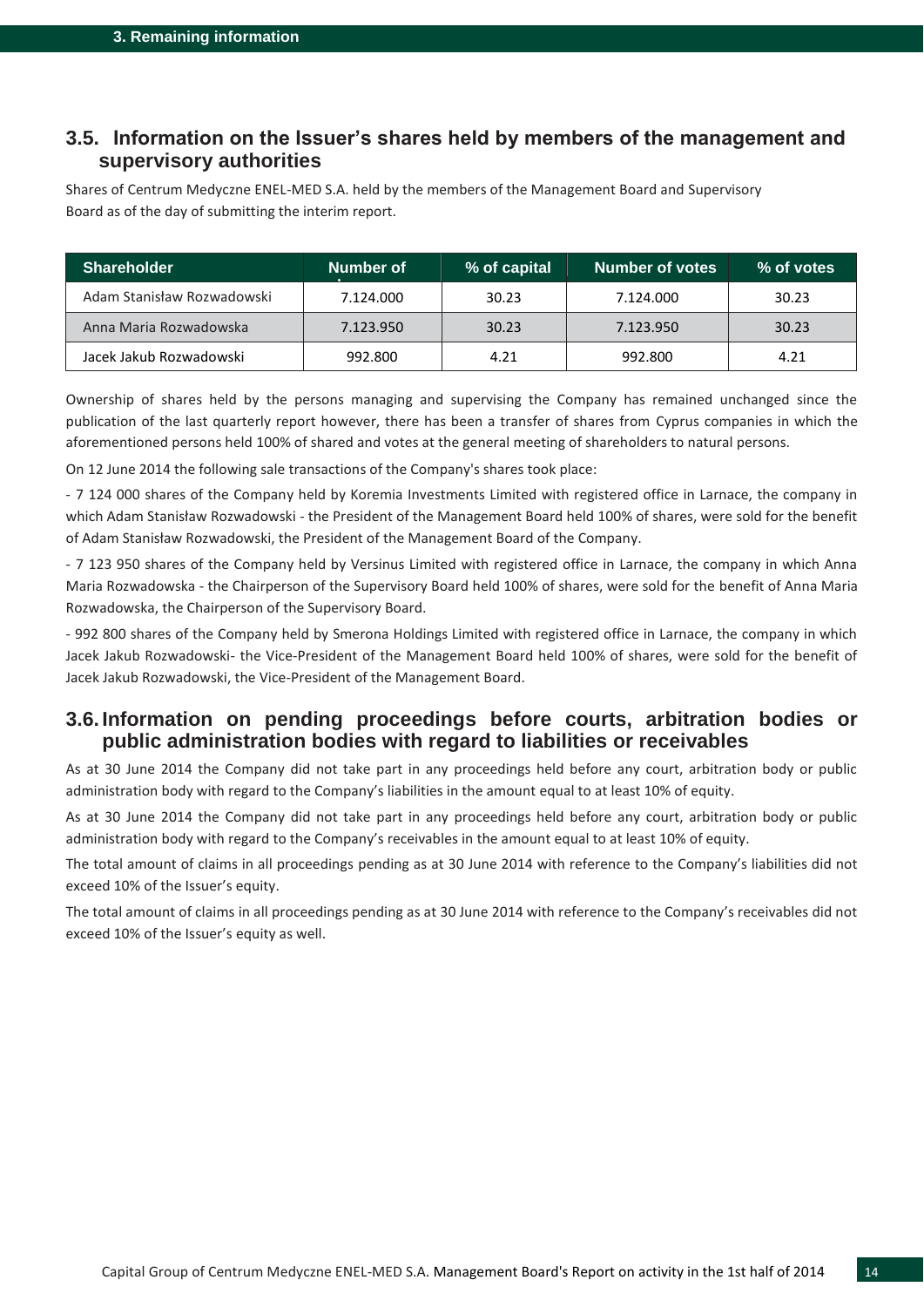## **3.7.Information on the Issuer or its subsidiary granting a surety for credits or loans, or granting a guarantee if their total value is equal to at least 10% of the Issuer's equity**

Neither the Company nor its subsidiary granted any sureties for credits or loans or granted any guarantees to another entity to the value of at least 10% of the Issuer's equity.

## **3.8. Information on entering by the Issuer or its subsidiary into one or more transactions with related-parties if individually or jointly they are significant and were concluded pursuant to the terms and conditions other than market ones**

Neither the Issuer nor its subsidiaries concluded transactions with related parties pursuant to the terms and conditions other than market ones.

## **3.9. Information on factors which - in the company's opinion - would impact its results in the perspective of at least the next quarter**

Having contributed the organized part of the enterprise which constitute a set of tangible and intangible assets used for running business activity in the scope of diagnostic imaging to the diagnostic company:

– Centrum Medyczne Diagnostyka sp. z o.o., the Issuer's subsidiary, more than

PLN 6 million debt comprising and financing the company's property of the organized part of the enterprise was transferred to Centrum Medyczne Diagnostyka sp. z o.o. In the first half of 2014 the interest rate on the investment loan in Bank Millennium S.A. was lowered. The current account overdraft is used minimally as a result of a substantial improvement in the financial results and the financial management of the Company.

These factors shall cause a further decrease in interest charges of Centrum Medyczne ENEL-MED S.A. and result in a drop in financial costs which have a direct influence on the Company's profit.

In connection with organization of the diagnostic company - Centrum Medyczne Diagnostyka Sp. z o.o. and its subsequent sale in the Capital Group an additional one-time non-operating profit in the amount of PLN 38 million was achieved.

On the other hand the subsidiary company Centrum Medyczne Diagnostyka Obrazowa received PLN 52.5 million from the sale of its shares. These funds will until the time of their use on investments be temporarily placed in safe bank deposits increasing the financial revenue of this company by several hundred thousand PLN in 2014. Nonetheless, the Company intends to use the acquired funds for implementation of the investment plan announced in the development Strategy for the years 2014 – 2016, which include opening the centre in Katowice, second clinic in Wrocław, a specialist clinic centre and - as far as the potential is fulfilled, it intends to develop clinics in chosen locations and successively increase the number of dentists' practices.

## <span id="page-14-0"></span>**3.10.Other information which could significantly affect evaluation of assets, financial condition and financial result of the Issuer**

A significant increase in sales was facilitated by the conclusion of further agreements with corporate clients such as ITI Neovision S.A. or Canal+ Cyfrowy S.A. The agreements referred to hereinabove were concluded for an indefinite term and their value in the period of five years may amount to approximately PLN 8 280 000.00. Furthermore, Philips Lighting Poland S.A. extended their agreement for provision of medical services for the next three years. The value of provided services may amount to approximately PLN 2 340 000.00 net during the term of the agreement.

The Company concluded agreements for the lease of space for the needs of multi-profile clinics in the Arkadia Centre and the Atrium Centre in Warsaw. The concluded annexes extend the lease term. Additionally, the Lessors undertake to cover part of the costs of refurbishment to the leased space and adjusting it to the current needs. Furthermore, the Company concluded agreements for the lease of space for the needs of running specialist medical facilities in Warsaw. The agreements were concluded for the period of 10 years and the cost of lease of both facilities with operating costs may amount to approximately PLN 11 429 065.33 net during the term of the agreements.